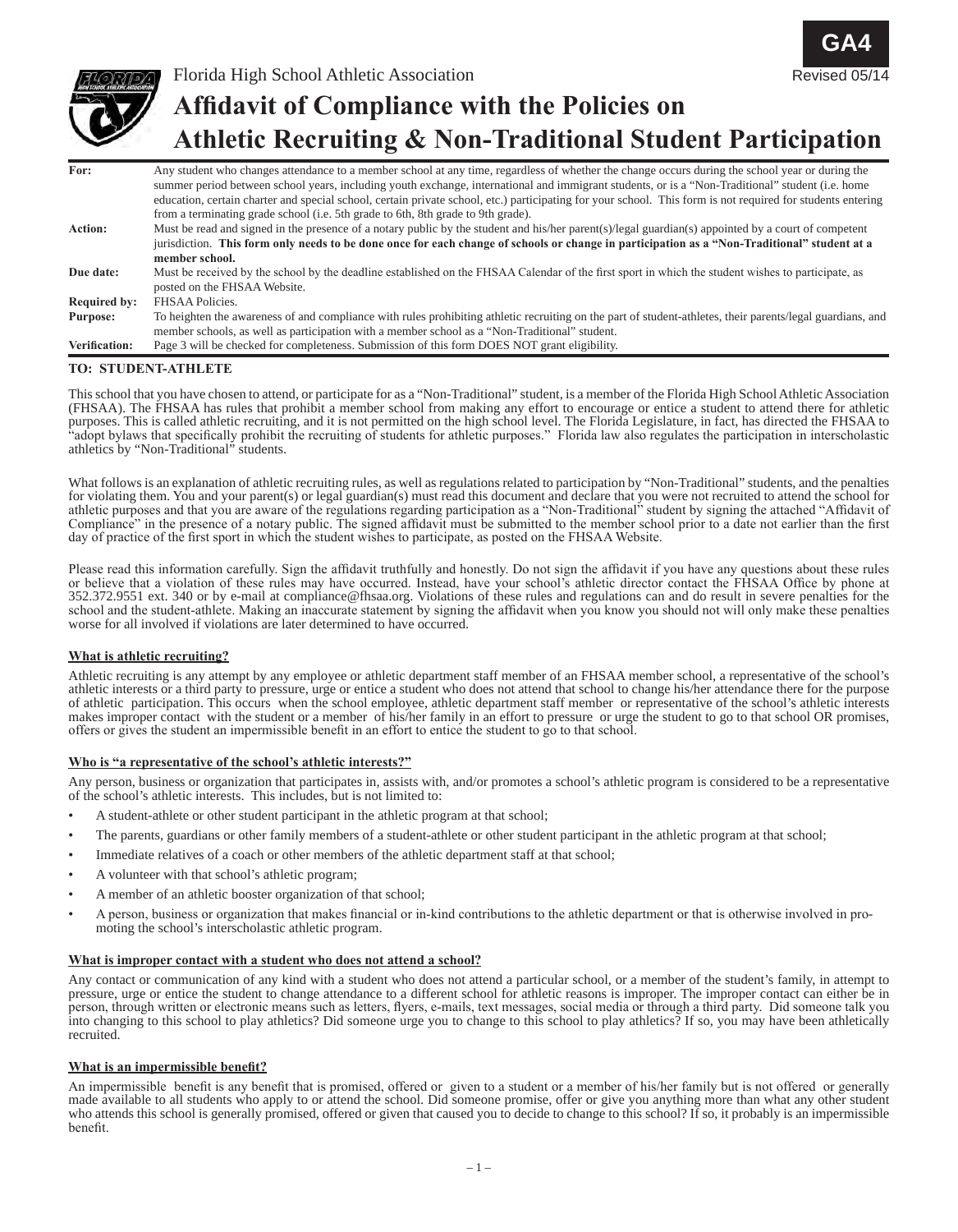

# **Affidavit of Compliance with the Policies on Athletic Recruiting & Non-Traditional Student Participation**

# **What is a "third party"?**

A "third party" is an independent person, business or organization who may or may not be a representative of the school's athletic interests.

## **What are the penalties for violations of athletic recruiting rules by a member school?**

A member school that violates athletic recruiting rules will be assessed one or more of the following penalties:

- A public reprimand;
- A financial penalty;
- Forfeiture of all contests and awards won in which the student who was athletically recruited or received an impermissible benefit participated or contributed;
- One or more forms of probation (administrative, restrictive or suspension) for one or more years;
- Prohibition against participating or coaching in certain competitions, including state playoffs, for one or more years in the sport(s) in which the violation(s) occurred;
- Prohibition against participating in any competitions for one or more years in the sport $(s)$  in which the violation $(s)$  occurred;
- Restricted membership for one or more years during which some or all of the school's membership privileges are restricted or denied;
- Expulsion from membership in the FHSAA.

## **What are the penalties for a student who is found to have been athletically recruited or receives an impermissible benefit?**

A student who is athletically recruited or receives an impermissible benefit will be ineligible for athletic competition for one or more years at the school where the violation occurred, and may be declared ineligible for athletic competition at all FHSAA member schools for one or more years.

## **What are the regulations regarding the participation of "Non-Traditional" students?**

A Non-Traditional student is eligible to participate provided:

- The student meets the same residency requirements as other students in the school at which he/ she participates; and
- The student meets the same standards of acceptance, behavior and performance as required of other students in extracurricular activities; and
- The student registers with the school his/her intent to participate in interscholastic athletic competition as a representative of the school, utilizing the official Association process as approved by the Executive Director, prior to a date not earlier than the first day of practice for the sport(s) in which he/she wishes to participate, as posted on the FHSAA website; and
- The student complies with all FHSAA regulations, including eligibility requirements regarding age and limits of eligibility, and local school regulations during the time of participation; and
- The student provides proof of basic medical insurance coverage and both independently secured catastrophic insurance coverage and liability insurance coverage which names the FHSAA as an insured party in the event the school's insurance provider does not extend coverage to such students; and
- The student provides his/her own transportation to and from the school; and
- The student provides to school authorities all required forms (including, but not limited to, the EL2, EL3, EL3CH and, where applicable, the EL7, EL7V, EL12 and EL14) and provisions.

## **What are the penalties for violations of regulations regarding "Non-Traditional" student by a member school?**

Allowing students to participate without properly registering a non-traditional student will subject the school to a monetary penalty.